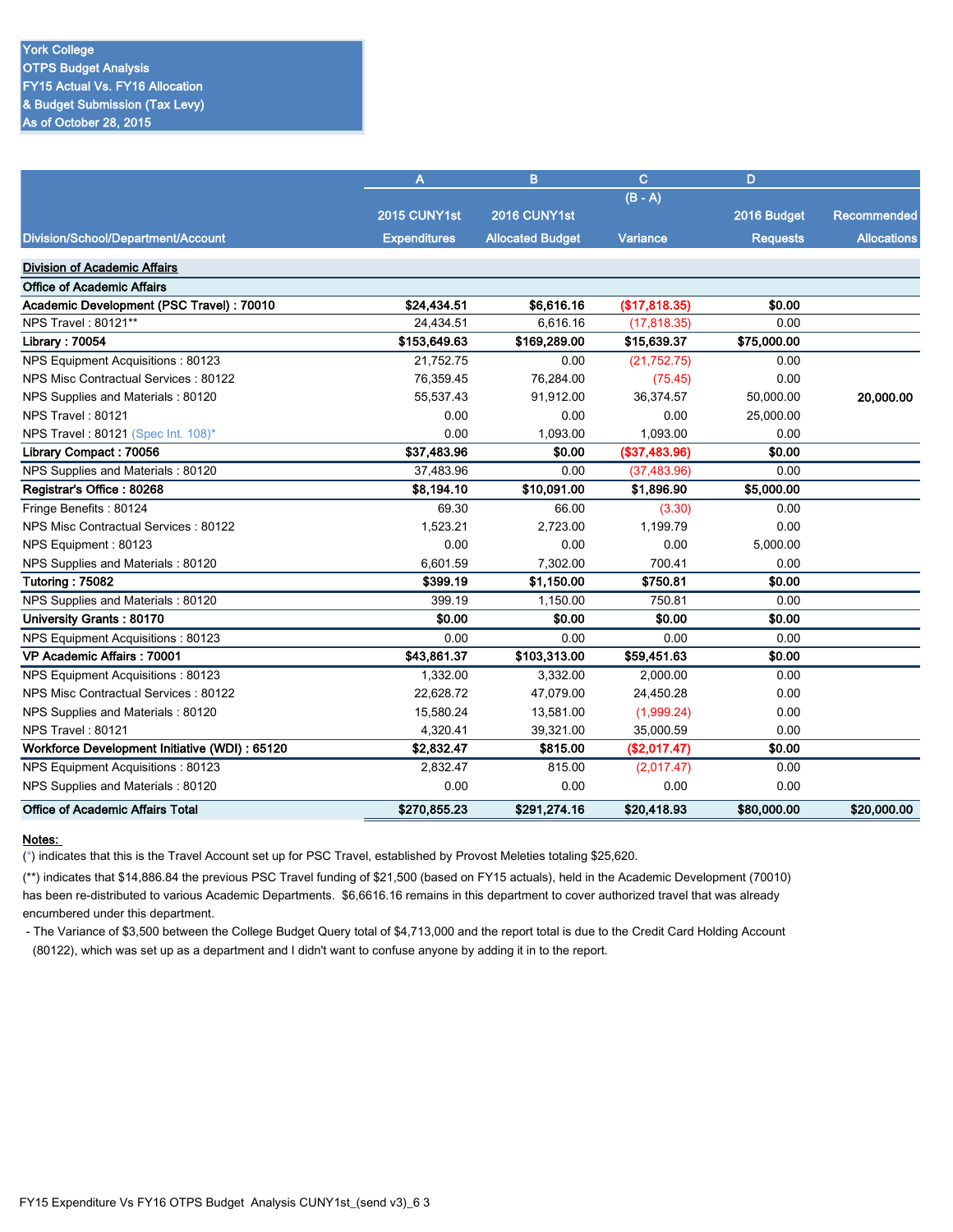## York College

**OTPS Budget Analysis** FY15 Actual Vs. FY16 Allocation & Budget Submission (Tax Levy) As of October 28, 2015

|                                                | A                   | B                       | $\mathbf{C}$  | D               |                    |
|------------------------------------------------|---------------------|-------------------------|---------------|-----------------|--------------------|
|                                                |                     |                         | $(B - A)$     |                 |                    |
|                                                | 2015 CUNY1st        | 2016 CUNY1st            |               | 2016 Budget     | Recommended        |
| Division/School/Department/Account             | <b>Expenditures</b> | <b>Allocated Budget</b> | Variance      | <b>Requests</b> | <b>Allocations</b> |
|                                                |                     |                         |               |                 |                    |
| <b>Division of Academic Affairs</b>            |                     |                         |               |                 |                    |
| <b>School of Arts &amp; Sciences</b>           |                     |                         |               |                 |                    |
| <b>Biology: 10033</b>                          | \$11,106.97         | \$12,541.00             | \$1,434.03    | \$176,000.00    |                    |
| NPS Equipment Acquisitions: 80123              | 0.00                | 0.00                    | 0.00          | 135,500.00      |                    |
| NPS Misc Contractual Services: 80122           | 214.58              | 215.00                  | 0.42          | 14,500.00       |                    |
| NPS Supplies and Materials: 80120              | 10,892.39           | 10,769.00               | (123.39)      | 20,000.00       | 10,000.00          |
| NPS Travel: 80121                              | 0.00                | 100.00                  | 100.00        | 6,000.00        |                    |
| NPS Travel: 80121 (Spec Int. 108)*             | 0.00                | 1,457.00                | 1,457.00      | 0.00            |                    |
| Chemistry: 10051                               | \$19,313.10         | \$18,960.00             | (\$353.10)    | \$73,200.00     |                    |
| NPS Equipment Acquisitions: 80123              | 0.00                | 0.00                    | 0.00          | 65,200.00       | 10,000.00          |
| NPS Misc Contractual Services: 80122           | 1,913.63            | 1,914.00                | 0.37          | 0.00            |                    |
| NPS Supplies and Materials: 80120              | 17,399.47           | 15,710.00               | (1,689.47)    | 8,000.00        |                    |
| NPS Travel: 80121 (Spec Int. 108)*             | 0.00                | 1,336.00                | 1,336.00      | 0.00            |                    |
| College Language Immersion Prog (CLIP) : 65068 | \$19,543.22         | \$10,989.00             | (\$8,554.22)  | \$0.00          |                    |
| NPS Equipment Acquisitions: 80123              | 1,215.13            | 1,215.00                | (0.13)        | 0.00            |                    |
| NPS Supplies and Materials: 80120              | 18,328.09           | 9,774.00                | (8,554.09)    | 0.00            |                    |
| College Now Program: 65017                     | \$127,736.93        | \$102,437.00            | (\$25,299.93) | \$0.00          |                    |
| NPS Misc Contractual Services: 80122           | 32.00               | 32.00                   | 0.00          | 0.00            |                    |
| NPS Supplies and Materials: 80120              | 126,798.88          | 101,499.00              | (25, 299.88)  | 0.00            |                    |
| <b>NPS Travel: 80121</b>                       | 906.05              | 906.00                  | (0.05)        | 0.00            |                    |
| Coordinated Freshman Year Prog (S3): 75125     | \$11,465.51         | \$6,632.00              | (\$4,833.51)  | \$0.00          |                    |
| NPS Supplies and Materials: 80120              | 11,465.51           | 6,632.00                | (4,833.51)    | 0.00            |                    |
| <b>Cultural Diversity: 70006</b>               | \$815.70            | \$816.00                | \$0.30        | \$0.00          |                    |
| NPS Supplies and Materials: 80120              | 815.70              | 816.00                  | 0.30          | 0.00            |                    |
| Dean of School of Arts & Science: 10270        | \$9,052.51          | \$0.00                  | (\$9,052.51)  | \$0.00          |                    |
| NPS Equipment Acquisitions: 80123              | 3,861.00            | 0.00                    | (3,861.00)    | 0.00            |                    |
| NPS Misc Contractual Services: 80122           | 30.40               | 0.00                    | (30.40)       | 0.00            |                    |
| NPS Supplies and Materials: 80120              | 5,161.11            | 0.00                    | (5, 161.11)   | 0.00            |                    |
| Earth & Environment Sciences: 10085            | \$6,102.64          | \$6,795.00              | \$692.36      | \$68,000.00     |                    |
| NPS Equipment Acquisitions: 80123              | 3,052.50            | 3,053.00                | 0.50          | 50,000.00       |                    |
| NPS Misc Contractual Services: 80122           | 1,113.83            | 1,064.00                | (49.83)       | 0.00            |                    |
| NPS Supplies and Materials: 80120              | 1,936.31            | 1,707.00                | (229.31)      | 18,000.00       | 10,000.00          |
| NPS Travel: 80121 (Spec Int. 108)*             | 0.00                | 971.00                  | 971.00        | 0.00            |                    |
| <b>English: 10102</b>                          | \$1,940.27          | \$4,535.00              | \$2,594.73    | \$7,035.00      |                    |
| NPS Equipment Acquisitions: 80123              | 318.99              | 0.00                    | (318.99)      | 1,060.00        |                    |
| NPS Misc Contractual Services: 80122           | 437.10              | 437.00                  | (0.10)        | 375.00          |                    |
| NPS Supplies and Materials: 80120              | 1,184.18            | 1,184.00                | (0.18)        | 600.00          |                    |
| NPS Travel: 80121                              | 0.00                | 0.00                    | 0.00          | 5,000.00        |                    |
| NPS Travel: 80121 (Spec Int. 108)*             | 0.00                | 2,914.00                | 2,914.00      | 0.00            |                    |
| Fine & Performing Arts: 10115                  | \$3,593.38          | \$4,923.00              | \$1,329.62    | \$18,000.00     |                    |
| Fringe Benefits: 80124                         | 0.00                | 1,900.00                | 1,900.00      | 0.00            |                    |
| NPS Equipment Acquisitions: 80123              | 0.00                | 0.00                    | 0.00          | 5,000.00        |                    |
| NPS Misc Contractual Services : 80122          | 2,150.00            | 0.00                    | (2, 150.00)   | 0.00            |                    |
| NPS Supplies and Materials: 80120              | 1,443.38            | 1,444.00                | 0.62          | 10,000.00       |                    |
| NPS Travel: 80121                              | 0.00                | 0.00                    | 0.00          | 3,000.00        |                    |
| NPS Travel: 80121 (Spec Int. 108)*             | 0.00                | 1,579.00                | 1,579.00      | 0.00            |                    |
| Foreign Languages: 10117                       | \$391.07            | \$1,969.00              | \$1,577.93    | \$8,000.00      |                    |
| NPS Supplies and Materials: 80120              | 391.07              | 391.00                  | (0.07)        | 1,000.00        |                    |
| NPS Travel: 80121                              | 0.00                | 0.00                    | 0.00          | 7,000.00        |                    |
| NPS Travel: 80121 (Spec Int. 108)*             | 0.00                | 1,578.00                | 1,578.00      | 0.00            |                    |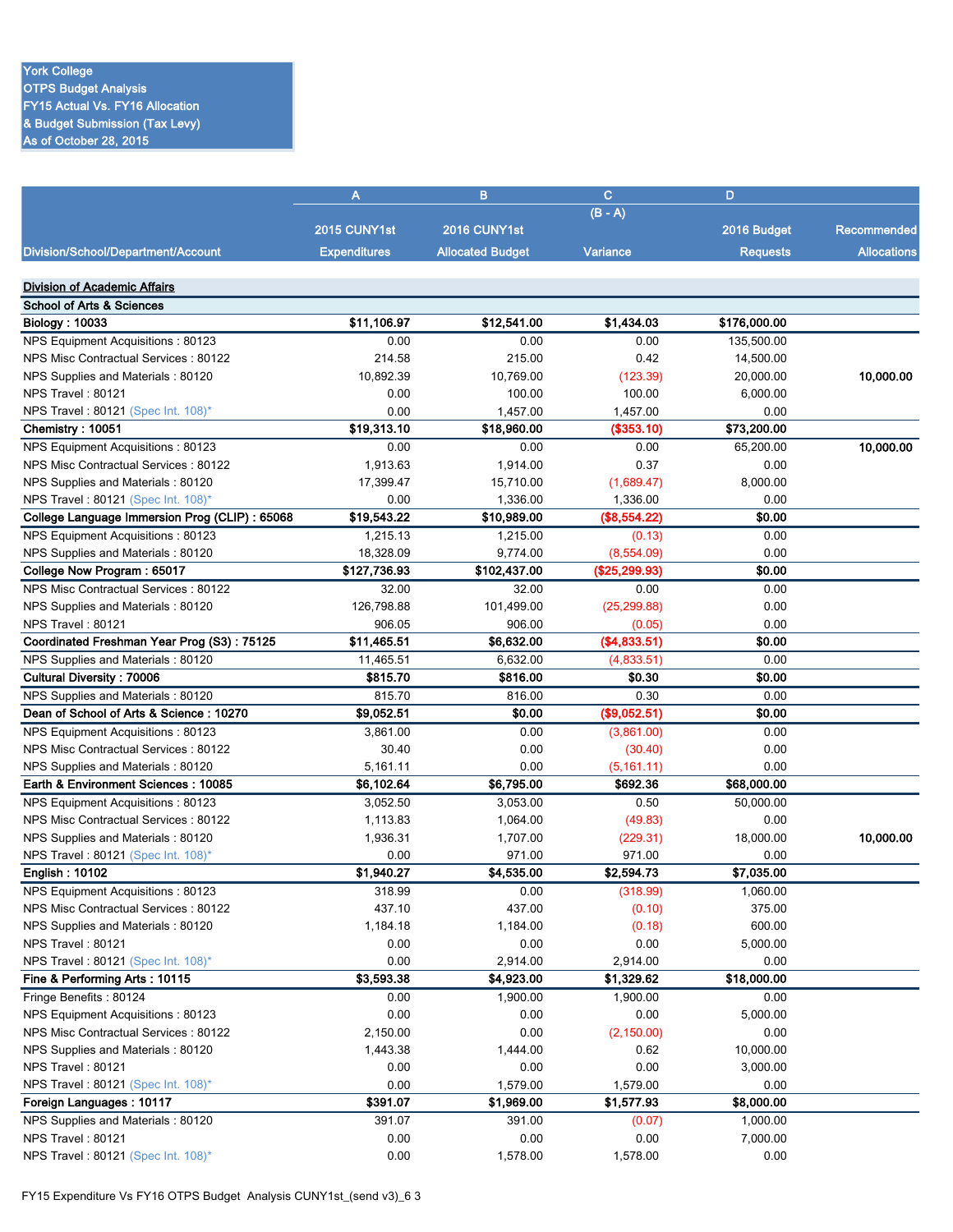|                                        | A                   | в                       | C.            | D               |                    |
|----------------------------------------|---------------------|-------------------------|---------------|-----------------|--------------------|
|                                        |                     |                         |               |                 |                    |
|                                        | 2015 CUNY1st        | 2016 CUNY1st            |               | 2016 Budget     | Recommended        |
| Division/School/Department/Account     | <b>Expenditures</b> | <b>Allocated Budget</b> | Variance      | <b>Requests</b> | <b>Allocations</b> |
| <b>Division of Academic Affairs</b>    |                     |                         |               |                 |                    |
| History-Philosophy: 10149              | \$148.25            | \$1,241.00              | \$1,092.75    | \$8,000.00      |                    |
| NPS Misc Contractual Services: 80122   | 0.00                | 0.00                    | 0.00          | 1,000.00        |                    |
| NPS Supplies and Materials: 80120      | 148.25              | 148.00                  | (0.25)        | 2,000.00        |                    |
| <b>NPS Travel: 80121</b>               | 0.00                | 0.00                    | 0.00          | 5,000.00        |                    |
| NPS Travel: 80121 (Spec Int. 108)*     | 0.00                | 1,093.00                | 1,093.00      | 0.00            |                    |
| Mathematics & Computer Sciences: 10195 | \$543.56            | \$2,730.00              | \$2,186.44    | \$0.00          |                    |
| NPS Misc Contractual Services: 80122   | 13.00               | 13.00                   | 0.00          | 0.00            |                    |
| NPS Supplies and Materials: 80120      | 530.56              | 531.00                  | 0.44          | 0.00            |                    |
| NPS Travel: 80121 (Spec Int. 108)*     | 0.00                | 2,186.00                | 2,186.00      | 0.00            |                    |
| School of Arts & Sciences Total        | \$211,753.11        | \$174,568.00            | (\$37,185.11) | \$358,235.00    | \$30,000.00        |

(\*) indicates that this is the Travel Account set up for PSC Travel, established by Provost Meleties totaling \$25,620.

(\*\*) indicates that \$14,886.84 the previous PSC Travel funding of \$21,500 (based on FY15 actuals), held in the Academic Development (70010) has been re-distributed to various Academic Departments. \$6,6616.16 remains in this department to cover authorized travel that was already encumbered under this department.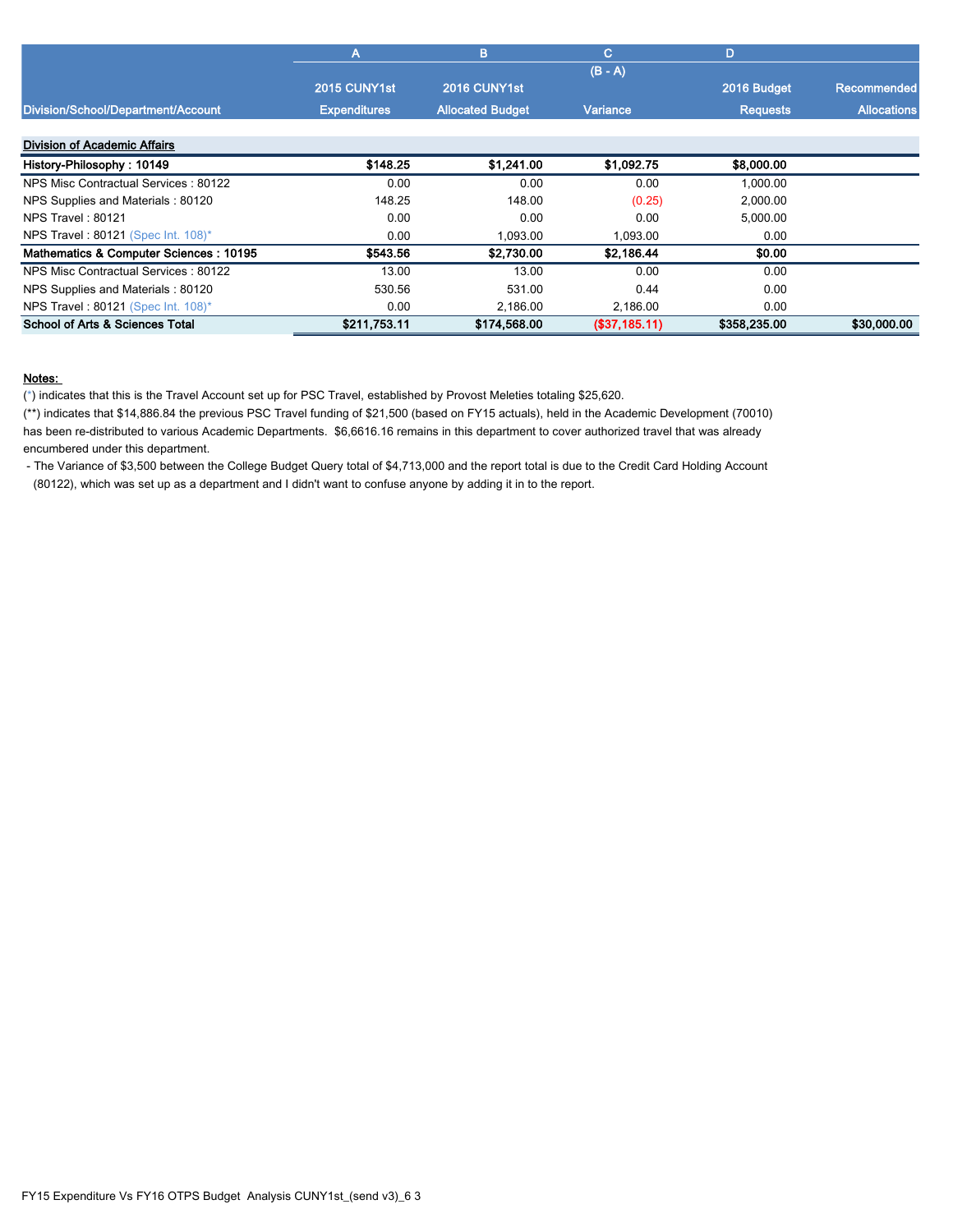# York College

OTPS Budget Analysis FY15 Actual Vs. FY16 Allocation & Budget Submission (Tax Levy) As of October 28, 2015

| $(B - A)$<br>2015 CUNY1st<br>2016 CUNY1st<br>2016 Budget                                                            | <b>Recommended</b> |
|---------------------------------------------------------------------------------------------------------------------|--------------------|
|                                                                                                                     |                    |
|                                                                                                                     |                    |
| Division/School/Department/Account<br><b>Expenditures</b><br><b>Allocated Budget</b><br>Variance<br><b>Requests</b> | <b>Allocations</b> |
| <b>Division of Academic Affairs</b>                                                                                 |                    |
| <b>School of Health Professions &amp; Pro Studies</b>                                                               |                    |
| <b>Animal Quarters: 60088</b><br>\$5,468.38<br>\$5,136.00<br>(\$332.38)<br>\$0.00                                   |                    |
| NPS Misc Contractual Services: 80122<br>352.50<br>353.00<br>0.50<br>0.00                                            |                    |
| 5,115.88<br>4,783.00<br>(332.88)<br>0.00<br>NPS Supplies and Materials: 80120                                       |                    |
| Behavorial Science: 10028<br>\$2,741.86<br>\$29,154.00<br>\$5,170.00<br>\$2,428.14                                  |                    |
| NPS Equipment Acquisitions: 80123<br>0.00<br>23,399.00<br>0.00<br>0.00                                              | 5,000.00           |
| NPS Misc Contractual Services: 80122<br>38.27<br>38.00<br>(0.27)<br>0.00                                            |                    |
| NPS Supplies and Materials: 80120<br>2,703.59<br>2,704.00<br>0.41<br>5,755.00                                       |                    |
| NPS Travel: 80121 (Spec Int. 108)*<br>0.00<br>2,428.00<br>2,428.00<br>0.00                                          |                    |
| \$32,111.02<br>\$0.00<br>Dean of School of Health (SHPPS): 10370<br>\$35,740.00<br>\$3,628.98                       |                    |
| 17,523.00                                                                                                           |                    |
| NPS Equipment Acquisitions: 80123<br>16,825.33<br>697.67<br>0.00                                                    |                    |
| NPS Misc Contractual Services: 80122<br>14,179.00<br>2,964.59<br>0.00<br>11,214.41                                  |                    |
| 4,071.28<br>4,038.00<br>0.00<br>NPS Supplies and Materials: 80120<br>(33.28)                                        |                    |
| Education: 10090<br>\$343.36<br>\$1,193.00<br>\$849.64<br>\$8,100.00                                                |                    |
| NPS Supplies and Materials: 80120<br>343.36<br>343.00<br>500.00<br>(0.36)                                           |                    |
| 0.00<br>0.00<br>0.00<br>7,600.00<br>NPS Travel: 80121                                                               |                    |
| NPS Travel: 80121 (Spec Int. 108)*<br>0.00<br>850.00<br>850.00<br>0.00                                              |                    |
| \$2,506.15<br>\$270,000.00<br>Health & Physical Education: 10134<br>\$2,868.00<br>\$361.85                          |                    |
| NPS Equipment Acquisitions: 80123<br>0.00<br>0.00<br>0.00<br>250,000.00                                             |                    |
| NPS Supplies and Materials: 80120<br>1,994.50<br>1,654.00<br>(340.50)<br>10,000.00                                  | 5,000.00           |
| NPS Travel: 80121<br>511.65<br>0.00<br>(511.65)<br>10,000.00                                                        |                    |
| NPS Travel: 80121 (Spec Int. 108)*<br>0.00<br>1,214.00<br>0.00<br>1,214.00                                          |                    |
| \$2,238.29<br><b>Health Professions: 10135</b><br>\$3,388.00<br>\$1,149.71<br>\$13,350.00                           |                    |
| NPS Equipment Acquisitions: 80123<br>0.00<br>0.00<br>0.00<br>8,750.00                                               |                    |
| NPS Misc Contractual Services: 80122<br>0.00<br>0.00<br>0.00<br>200.00                                              |                    |
| 2,188.29<br>2,174.00<br>3,600.00<br>NPS Supplies and Materials: 80120<br>(14.29)                                    |                    |
| NPS Travel: 80121<br>50.00<br>0.00<br>(50.00)<br>800.00                                                             |                    |
| 0.00<br>0.00<br>NPS Travel: 80121 (Spec Int. 108)*<br>1,214.00<br>1,214.00                                          |                    |
| \$19,029.98<br>\$13,182.00<br>(\$5,847.98)<br>\$66,650.00<br>Nursing: 10211                                         |                    |
| NPS Equipment Acquisitions: 80123<br>0.00<br>0.00<br>0.00<br>29,000.00                                              |                    |
| NPS Misc Contractual Services: 80122<br>12,933.81<br>10,434.00<br>(2,499.81)<br>24,650.00                           | 5,000.00           |
| NPS Supplies and Materials: 80120<br>2,483.77<br>1,655.00<br>(828.77)<br>9,000.00                                   |                    |
| NPS Travel: 80121 (Spec Int. 108)*<br>3,612.40<br>1,093.00<br>(2,519.40)<br>4,000.00                                |                    |
| Occupational Therapy : 10142<br>\$1,533.44<br>\$1,424.00<br>(\$109.44)<br>\$16,200.00                               |                    |
| NPS Equipment Acquisitions: 80123<br>0.00<br>5,000.00<br>0.00<br>0.00                                               | 5,000.00           |
| NPS Misc Contractual Services: 80122<br>0.00<br>0.00<br>0.00<br>1,000.00                                            |                    |
| NPS Supplies and Materials: 80120<br>1,533.44<br>574.00<br>(959.44)<br>9,900.00                                     |                    |
| NPS Travel: 80121<br>0.00<br>0.00<br>0.00<br>300.00                                                                 |                    |
| NPS Travel: 80121 (Spec Int. 108)*<br>0.00<br>0.00<br>850.00<br>850.00                                              |                    |
| \$0.00<br>\$1,471.00<br>\$1,471.00<br>\$4,610.00<br>Social Work: 10281                                              |                    |
| NPS Equipment Acquisitions: 80123<br>0.00<br>300.00<br>0.00<br>0.00                                                 |                    |
| NPS Misc Contractual Services: 80122<br>0.00<br>0.00<br>0.00<br>600.00                                              |                    |
| 0.00<br>0.00<br>0.00<br>NPS Supplies and Materials: 80120<br>1,790.00                                               |                    |
| 0.00<br>500.00<br>500.00<br>NPS Travel: 80121<br>1,920.00                                                           |                    |
| NPS Travel: 80121 (Spec Int. 108)*<br>0.00<br>971.00<br>971.00<br>0.00                                              |                    |
| York Early College Academy (YECA) : 65136<br>\$63,631.21<br>\$29,543.00<br>(\$34,088.21)<br>\$0.00                  |                    |
| NPS Misc Contractual Services: 80122<br>(97.13)<br>251.13<br>154.00<br>0.00                                         |                    |
| NPS Supplies and Materials: 80120<br>63,380.08<br>29,389.00<br>(33,991.08)<br>0.00                                  |                    |
| School of Health Professions & Prof Studies Total<br>\$408,064.00<br>\$129,603.69<br>\$99,115.00<br>(\$30,488.69)   | \$20,000.00        |

FY15 Expenditure Vs FY16 OTPS Budget Analysis CEMMendtuis ends vBy16 \$0TPS Budget Analysis CUNY1st\_(send v3)\_6 3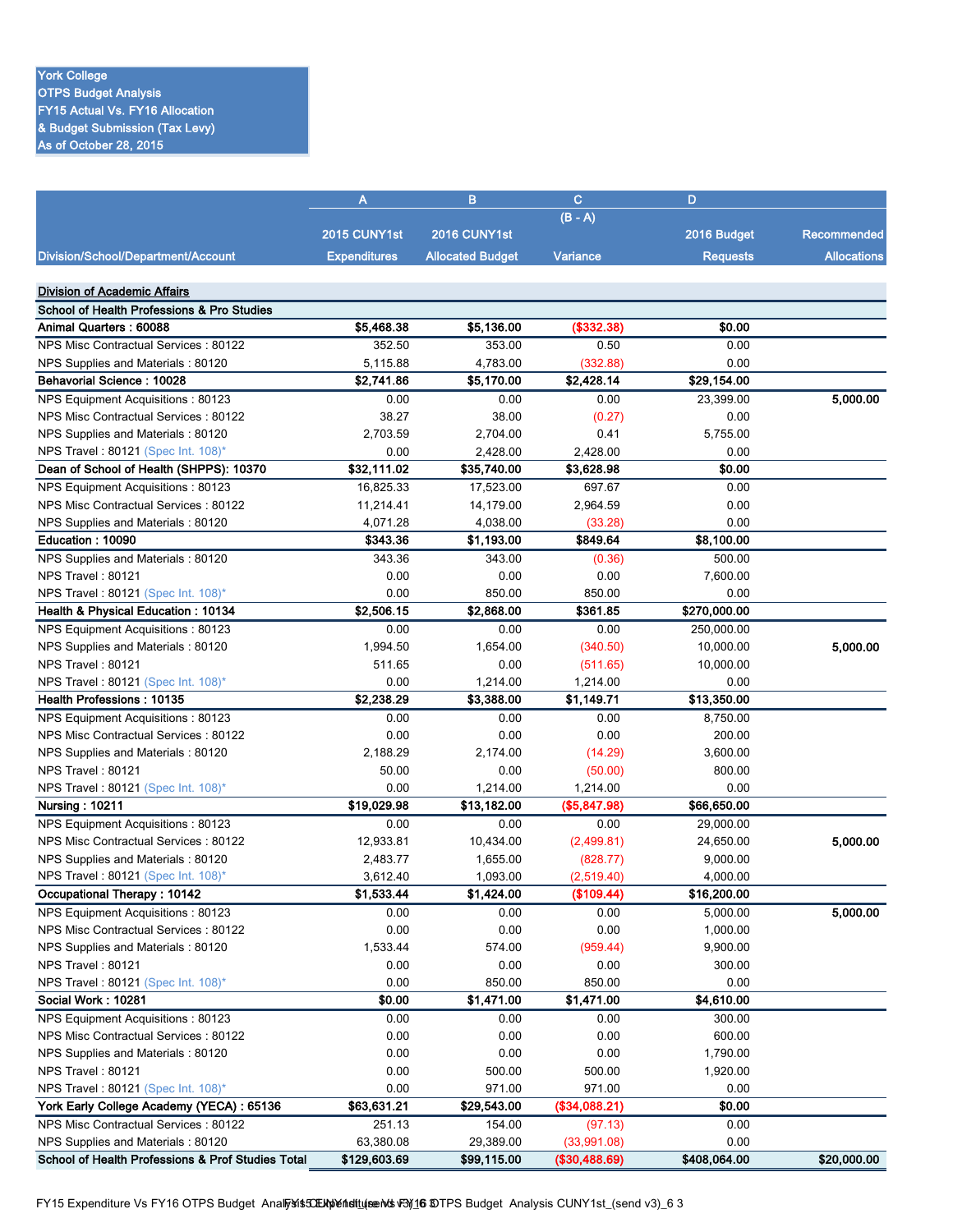|                                    |              |                                      | $(B - A)$ |                 |                    |
|------------------------------------|--------------|--------------------------------------|-----------|-----------------|--------------------|
|                                    | 2015 CUNY1st | 2016 CUNY1st                         |           | 2016 Budget     | Recommended        |
| Division/School/Department/Account |              | <b>Expenditures</b> Allocated Budget | Variance  | <b>Requests</b> | <b>Allocations</b> |
|                                    |              |                                      |           |                 |                    |

## Division of Academic Affairs

## Notes:

(\*) indicates that this is the Travel Account set up for PSC Travel, established by Provost Meleties totaling \$25,620.

(\*\*) indicates that \$14,886.84 the previous PSC Travel funding of \$21,500 (based on FY15 actuals), held in the Academic Development (70010) has been re-distributed to various Academic Departments. \$6,6616.16 remains in this department to cover authorized travel that was already encumbered under this department.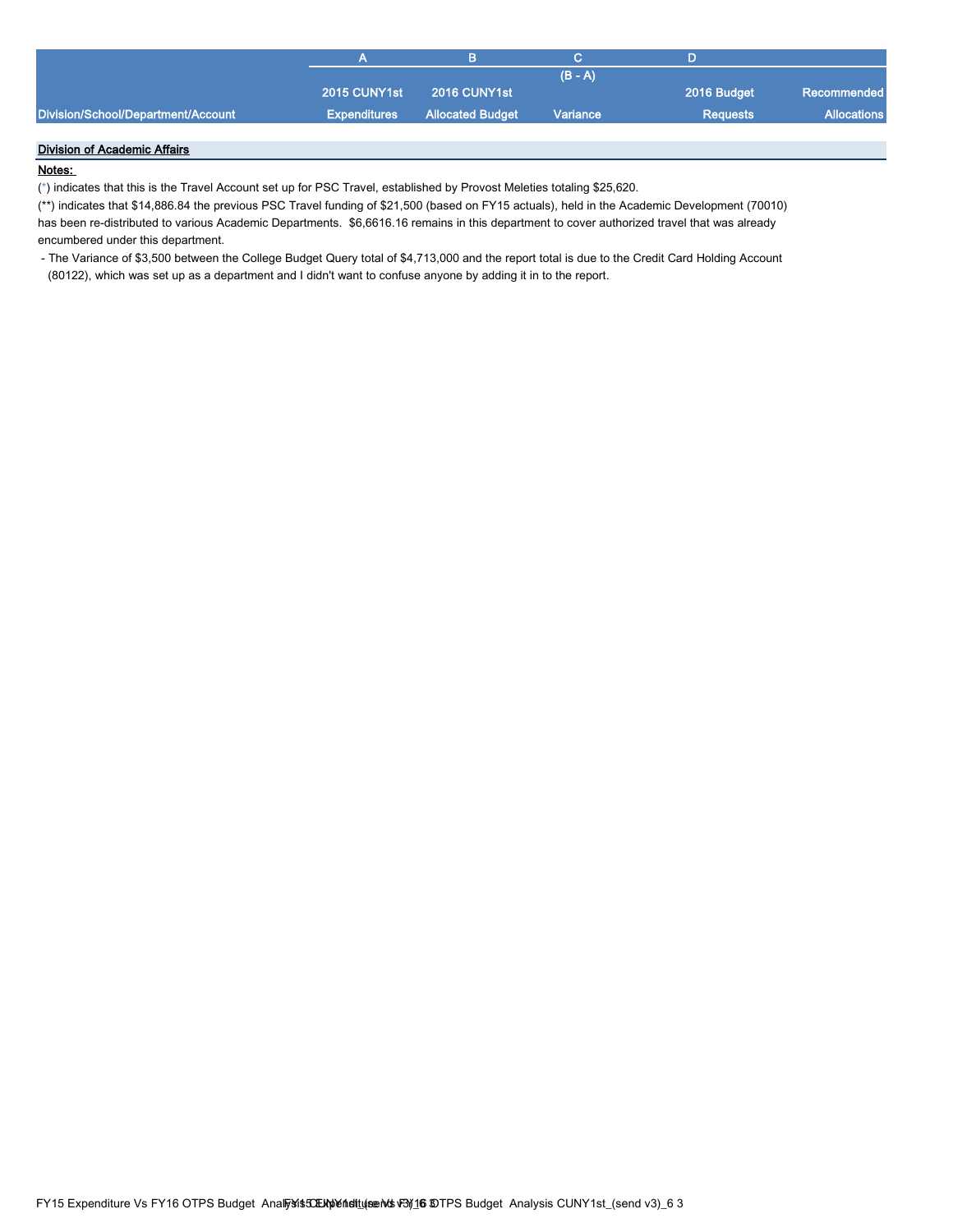## York College

OTPS Budget Analysis FY15 Actual Vs. FY16 Allocation & Budget Submission (Tax Levy) As of October 28, 2015

|                                                     | A                   | B                       | C          | D               |                    |
|-----------------------------------------------------|---------------------|-------------------------|------------|-----------------|--------------------|
|                                                     |                     |                         | $(B - A)$  |                 |                    |
|                                                     | 2015 CUNY1st        | 2016 CUNY1st            |            | 2016 Budget     | Recommended        |
| Division/School/Department/Account                  | <b>Expenditures</b> | <b>Allocated Budget</b> | Variance   | <b>Requests</b> | <b>Allocations</b> |
|                                                     |                     |                         |            |                 |                    |
| <b>Division of Academic Affairs</b>                 |                     |                         |            |                 |                    |
| <b>School of Business &amp; Information Systems</b> |                     |                         |            |                 |                    |
| Academic Computing & Ed Tech (ACET): 700            | \$27,401.21         | \$27,389.00             | (\$12.21)  | \$0.00          |                    |
| NPS Equipment Acquisitions: 80123                   | 24,538.65           | 24,539.00               | 0.35       | 0.00            |                    |
| NPS Misc Contractual Services: 80122                | 912.32              | 900.00                  | (12.32)    | 0.00            |                    |
| NPS Supplies and Materials: 80120                   | 1,950.24            | 1,950.00                | (0.24)     | 0.00            |                    |
| <b>Academic Support Center: 75091</b>               | \$0.00              | \$321.00                | \$321.00   | \$0.00          |                    |
| NPS Supplies and Materials: 80120                   | 0.00                | 321.00                  | 321.00     | 0.00            |                    |
| Accounting & Finance: 10005                         | \$295.33            | \$1,388.00              | \$1,092.67 | \$0.00          |                    |
| NPS Supplies and Materials: 80120                   | 295.33              | 295.00                  | (0.33)     | 0.00            |                    |
| NPS Travel: 80121 (Spec Int. 108)*                  | 0.00                | 1,093.00                | 1,093.00   | 0.00            |                    |
| Aviation Institute: 60134                           | \$2,295.72          | \$6,867.00              | \$4,571.28 | \$0.00          |                    |
| NPS Supplies and Materials: 80120                   | 2.295.72            | 2.296.00                | 0.28       | 0.00            |                    |
| NPS Travel: 80121                                   | 0.00                | 4,571.00                | 4,571.00   | 0.00            |                    |
| Business & Economics: 10042                         | \$1,953.69          | \$3,653.00              | \$1,699.31 | \$88,500.00     |                    |
| NPS Equipment Acquisitions: 80123                   | 0.00                | 0.00                    | 0.00       | 8,000.00        |                    |
| NPS Misc Contractual Services: 80122                | 14.39               | 14.00                   | (0.39)     | 0.00            |                    |
| NPS Supplies and Materials: 80120                   | 1,939.30            | 1,939.00                | (0.30)     | 20,500.00       |                    |
| NPS Travel: 80121                                   | 0.00                | 0.00                    | 0.00       | 60.000.00       |                    |
| NPS Travel: 80121 (Spec Int. 108)*                  | 0.00                | 1.700.00                | 1.700.00   | 0.00            |                    |
| Communications Technology: 10060                    | \$2,767.95          | \$2,768.00              | \$0.05     | \$0.00          |                    |
| NPS Equipment Acquisitions: 80123                   | 2.068.85            | 2.069.00                | 0.15       | 0.00            |                    |
| NPS Supplies and Materials: 80120                   | 699.10              | 699.00                  | (0.10)     | 0.00            |                    |
| School of Business & Information Systems Tot        | \$34,713.90         | \$42,386.00             | \$7.672.10 | \$88,500.00     | \$25,000.00        |

#### Notes:

(\*) indicates that this is the Travel Account set up for PSC Travel, established by Provost Meleties totaling \$25,620.

(\*\*) indicates that \$14,886.84 the previous PSC Travel funding of \$21,500 (based on FY15 actuals), held in the Academic Development (70010) has been re-distributed to various Academic Departments. \$6,6616.16 remains in this department to cover authorized travel that was already encumbered under this department.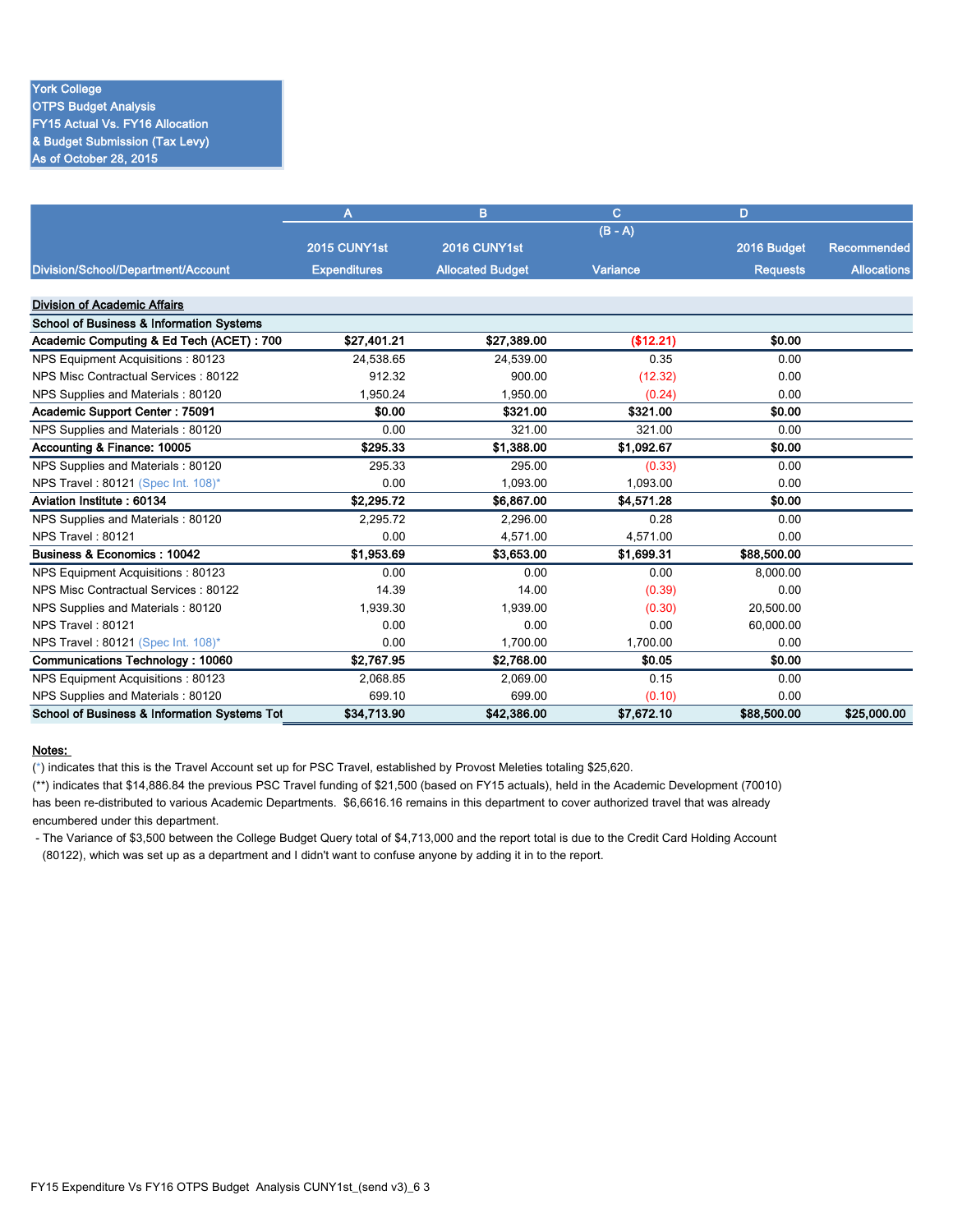|                                         | A                   | B                       | $\mathbf{C}$    | D               |                    |
|-----------------------------------------|---------------------|-------------------------|-----------------|-----------------|--------------------|
|                                         |                     |                         | $(B - A)$       |                 |                    |
|                                         | 2015 CUNY1st        | 2016 CUNY1st            |                 | 2016 Budget     | <b>Recommended</b> |
| Division/School/Department/Account      | <b>Expenditures</b> | <b>Allocated Budget</b> | <b>Variance</b> | <b>Requests</b> | <b>Allocations</b> |
| Division of Administrative Affairs      |                     |                         |                 |                 |                    |
| <b>Administrative Departments</b>       |                     |                         |                 |                 |                    |
| Human Resources Operations: 80174       | \$3,182.99          | \$17,183.00             | \$14,000.01     | \$55,300.00     |                    |
| NPS Equipment Acquisitions: 80123       | 0.00                | 0.00                    | 0.00            | 46,500.00       | <b>FDA</b>         |
| NPS Misc Contractual Services: 80122    | 1,503.35            | 15,503.00               | 13,999.65       | 0.00            |                    |
| NPS Supplies and Materials: 80120       | 1,679.64            | 1,680.00                | 0.36            | 4,000.00        |                    |
| NPS Travel: 80121                       | 0.00                | 0.00                    | 0.00            | 4,800.00        | 4,800.00           |
| Mailroom: 80203                         | \$62,541.65         | \$62,043.00             | (\$498.65)      | \$30,000.00     |                    |
| NPS Equipment Acquisitions: 80123       | 10.226.38           | 10,226.00               | (0.38)          | 30,000.00       | 25,000.00          |
| NPS Misc Contractual Services: 80122    | 52.041.97           | 51,640.00               | (401.97)        | 0.00            |                    |
| <b>NPS Travel: 80121</b>                | 273.30              | 177.00                  | (96.30)         | 0.00            |                    |
| Print Shop: 80251                       | \$66,889.98         | \$65,919.00             | (\$970.98)      | \$0.00          |                    |
| NPS Equipment Acquisitions: 80123       | 0.00                | 0.00                    | 0.00            | 0.00            |                    |
| NPS Misc Contractual Services: 80122    | 28,734.92           | 28,333.00               | (401.92)        | 0.00            |                    |
| NPS Supplies and Materials: 80120       | 38,155.06           | 37,586.00               | (569.06)        | 0.00            |                    |
| Public Safety Office (Security): 80274  | \$901,476.76        | \$873,109.00            | (\$28,367.76)   | \$136,000.00    |                    |
| Fringe Benefits: 80124                  | 19.501.40           | 9.929.00                | (9,572.40)      | 0.00            |                    |
| NPS Equipment Acquisitions: 80123       | 36,158.28           | 27,784.00               | (8,374.28)      | 136,000.00      | 25,000.00          |
| NPS Misc Contractual Services: 80122    | 825,517.30          | 815,096.00              | (10, 421.30)    | 0.00            |                    |
| NPS Supplies and Materials: 80120       | 20,299.78           | 20,300.00               | 0.22            | 0.00            |                    |
| Purchasing: 80264                       | \$5,907.21          | \$109.00                | (\$5,798.21)    | \$0.00          |                    |
| NPS Supplies and Materials: 80120       | 5,907.21            | 109.00                  | (5,798.21)      | 0.00            |                    |
| Stockroom & Receiving : 80054           | \$17,253.60         | \$17,107.00             | (\$146.60)      | \$0.00          |                    |
| NPS Misc Contractual Services: 80122    | 94.98               | 0.00                    | (94.98)         | 0.00            |                    |
| NPS Supplies and Materials: 80120       | 17,158.62           | 17,107.00               | (51.62)         | 0.00            |                    |
| VP Finance & Administration: 80299      | \$92,842.76         | \$91,898.00             | (\$944.76)      | \$0.00          |                    |
| NPS Equipment Acquisitions: 80123       | 2,368.00            | 1,509.00                | (859.00)        | 0.00            |                    |
| NPS Misc Contractual Services: 80122    | 82,926.29           | 82,560.00               | (366.29)        | 0.00            |                    |
| NPS Supplies and Materials: 80120       | 1,898.54            | 2,179.00                | 280.46          | 0.00            |                    |
| <b>NPS Travel: 80121</b>                | 5,649.93            | 5,650.00                | 0.07            | 0.00            |                    |
| <b>Administrative Departments Total</b> | \$1,150,094.95      | \$1,127,368.00          | (\$22,726.95)   | \$221,300.00    |                    |
|                                         |                     |                         |                 |                 |                    |

| <b>Enrollment Management</b>         |             |             |              |              |           |
|--------------------------------------|-------------|-------------|--------------|--------------|-----------|
| <b>Admissions Services: 75002</b>    | \$55,568.32 | \$54.184.00 | (\$1,384.32) | \$132,000.00 |           |
| NPS Misc Contractual Services: 80122 | 41.406.61   | 40.022.00   | (1,384.61)   | 110.000.00   |           |
| NPS Supplies and Materials: 80120    | 6.943.72    | 6.944.00    | 0.28         | 15.500.00    | 15,000.00 |
| <b>NPS Travel: 80121</b>             | 7.217.99    | 7.218.00    | 0.01         | 6.500.00     |           |
| <b>Student Financial Aid: 75065</b>  | \$920.86    | \$921.00    | \$0.14       | \$0.00       |           |
| NPS Supplies and Materials: 80120    | 767.81      | 768.00      | 0.19         | 0.00         |           |
| NPS Travel: 80121                    | 153.05      | 153.00      | (0.05)       | 0.00         |           |
| <b>Enrollment Management Total</b>   | \$56,489.18 | \$55,105.00 | (\$1,384.18) | \$132,000.00 |           |

| <b>Facilities &amp; Planning</b>     |              |              |               |        |  |
|--------------------------------------|--------------|--------------|---------------|--------|--|
| B & G - Custodial Operations: 80040  | \$190,703.43 | \$180,533,00 | (S10, 170.43) | \$0.00 |  |
| Fringe Benefits: 80124               | 22,737.00    | 18.876.00    | (3,861.00)    | 0.00   |  |
| NPS Misc Contractual Services: 80122 | 24.769.32    | 24.769.00    | (0.32)        | 0.00   |  |
| NPS Supplies and Materials: 80120    | 143.197.11   | 136.888.00   | (6,309.11)    | 0.00   |  |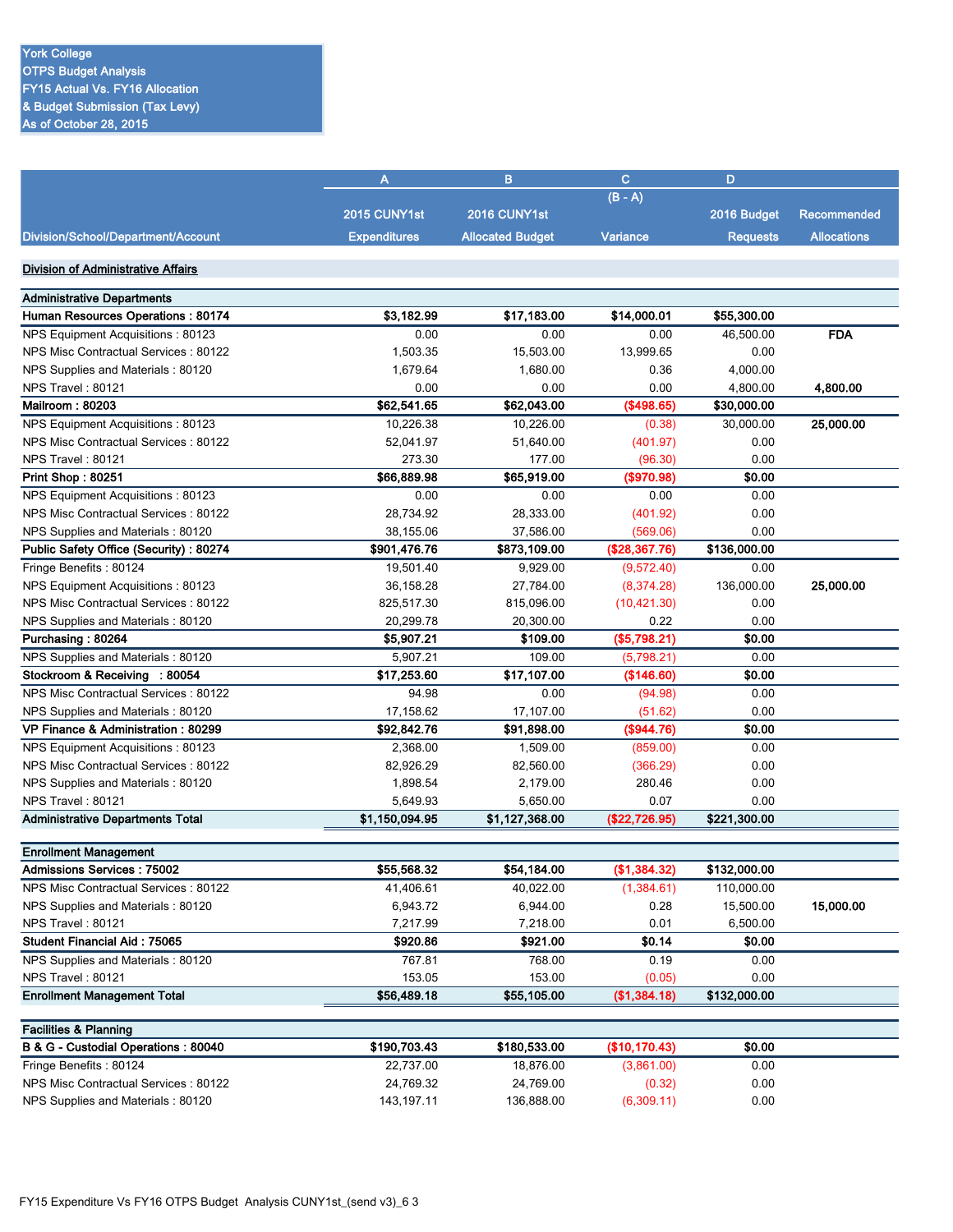|                                                  | A                   | в                       | C.           | D               |                    |
|--------------------------------------------------|---------------------|-------------------------|--------------|-----------------|--------------------|
|                                                  |                     |                         | $(B - A)$    |                 |                    |
|                                                  | 2015 CUNY1st        | 2016 CUNY1st            |              | 2016 Budget     | <b>Recommended</b> |
| Division/School/Department/Account               | <b>Expenditures</b> | <b>Allocated Budget</b> | Variance     | <b>Requests</b> | <b>Allocations</b> |
| Buildings & Grounds - Maintenance: 80048         | \$754,546.65        | \$836,894.00            | \$82,347.35  | \$1,090,643.00  |                    |
| NPS Equipment Acquisitions: 80123                | 6,432.00            | 6,432.00                | 0.00         | 819,103.00      | <b>FDA</b>         |
| NPS Misc Contractual Services: 80122             | 536,077.40          | 639,381.00              | 103,303.60   | 5,100.00        |                    |
| NPS Supplies and Materials: 80120                | 211,123.05          | 190,166.00              | (20, 957.05) | 263,440.00      |                    |
| <b>NPS Travel: 80121</b>                         | 914.20              | 915.00                  | 0.80         | 3,000.00        |                    |
| <b>Campus Planning Operations: 80149</b>         | \$4.50              | \$5.00                  | \$0.50       | \$0.00          |                    |
| NPS Travel: 80121                                | 4.50                | 5.00                    | 0.50         | 0.00            |                    |
| Environmental Health & Safety Oper (OSHA): 80141 | \$48,025.61         | \$88,472.00             | \$40,446.39  | \$0.00          |                    |
| NPS Misc Contractual Services: 80122             | 28.511.40           | 28.411.00               | (100.40)     | 0.00            |                    |
| NPS Supplies and Materials: 80120                | 19.453.71           | 60,001.00               | 40.547.29    | 0.00            |                    |
| NPS Travel: 80121                                | 60.50               | 60.00                   | (0.50)       | 0.00            |                    |
| <b>Facilities &amp; Planning Total</b>           | \$993,280.19        | \$1,105,904.00          | \$112,623.81 | \$1,090,643.00  |                    |

| <b>Information Technology</b>             |              |              |                |              |  |
|-------------------------------------------|--------------|--------------|----------------|--------------|--|
| Computer Information Systems (CIS): 80073 | \$484,179.33 | \$325,185.00 | (\$158,994.33) | \$301,868.00 |  |
| Fringe Benefits: 80124                    | 439.40       | 419.00       | (20.40)        | 0.00         |  |
| NPS Equipment Acquisitions: 80123         | 32.677.05    | 74.677.00    | 41,999.95      | 215.868.00   |  |
| NPS Misc Contractual Services: 80122      | 440.233.79   | 239.259.00   | (200, 974.79)  | 86,000.00    |  |
| NPS Supplies and Materials: 80120         | 8.178.31     | 8.179.00     | 0.69           | 0.00         |  |
| NPS Travel: 80121                         | 2.650.78     | 2.651.00     | 0.22           | 0.00         |  |
| Telecommunications: 80282                 | \$116,888.91 | \$111,014.00 | (\$5,874.91)   | \$0.00       |  |
| NPS Misc Contractual Services: 80122      | 116.888.91   | 111.014.00   | (5,874.91)     | 0.00         |  |
| <b>Information Technology Total</b>       | \$601.068.24 | \$436,199.00 | (\$164,869.24) | \$301.868.00 |  |
|                                           |              |              |                |              |  |

| <b>Planning &amp; Budgeting</b>                 |                |                |                |                |             |
|-------------------------------------------------|----------------|----------------|----------------|----------------|-------------|
| Budget Office (Reserve): 80037                  | \$753,954.10   | \$722,650.84   | (\$31,303.26)  | \$0.00         |             |
| NPS Equipment Acquisitions: 80123               | 114.750.08     | 67.964.00      | (46.786.08)    | 0.00           |             |
| NPS Misc Contractual Services: 80122            | 637,992.67     | 261,076.00     | (376, 916.67)  | 0.00           |             |
| NPS Supplies and Materials: 80120               | 1.211.35       | 378.727.00     | 377,515.65     | 0.00           |             |
| NPS Travel: 80121                               | 0.00           | 14,883.84      | 14,883.84      | 0.00           |             |
| Budget Office: 80037                            | \$33,070.68    | \$34,315.00    | \$1,244.32     | \$0.00         |             |
| NPS Equipment Acquisitions: 80123               | 27,015.38      | 27,015.00      | (0.38)         | 0.00           |             |
| NPS Misc Contractual Services: 80122            | 5,464.42       | 6,723.00       | 1,258.58       | 0.00           |             |
| NPS Supplies and Materials: 80120               | 590.88         | 577.00         | (13.88)        | 0.00           |             |
| Bursar's Office: 80042                          | \$17,808.21    | \$19,574.00    | \$1,765.79     | \$5,000.00     |             |
| Fringe Benefits: 80124                          | 16.50          | 17.00          | 0.50           | 0.00           |             |
| NPS Misc Contractual Services: 80122            | 15,973.09      | 17,657.00      | 1,683.91       | 0.00           |             |
| NPS Equipment: 80123                            | 0.00           | 0.00           | 0.00           | 5,000.00       |             |
| NPS Supplies and Materials: 80120               | 1,792.12       | 1,500.00       | (292.12)       | 0.00           |             |
| NPS Travel: 80121                               | 26.50          | 400.00         | 373.50         | 0.00           |             |
| <b>Business Managers' Office: 80045</b>         | \$63,015.01    | \$54,151.00    | (\$8,864.01)   | \$0.00         |             |
| Fringe Benefits: 80124                          | 41.25          | 646.00         | 604.75         | 0.00           |             |
| NPS Equipment Acquisitions: 80123               | 646.00         | 41.00          | (605.00)       | 0.00           |             |
| NPS Misc Contractual Services: 80122            | 58,297.18      | 49,449.00      | (8,848.18)     | 0.00           |             |
| NPS Supplies and Materials: 80120               | 4,005.08       | 4,005.00       | (0.08)         | 0.00           |             |
| NPS Travel: 80121                               | 25.50          | 10.00          | (15.50)        | 0.00           |             |
| Planning & Budget Operations: 80154             | \$119.99       | \$0.00         | (\$119.99)     | \$0.00         |             |
| NPS Equipment Acquisitions: 80123               | 0.00           | 0.00           | 0.00           | 0.00           |             |
| NPS Supplies and Materials: 80120               | 119.99         | 0.00           | (119.99)       | 0.00           |             |
| <b>Planning &amp; Budgeting Total</b>           | \$867,967.99   | \$830,690.84   | (S37, 277, 15) | \$5,000.00     |             |
| <b>Division of Administrative Affairs Total</b> | \$3,668,900.55 | \$3,555,266.84 | (\$113,633.71) | \$1,750,811.00 | \$69,800.00 |

(\*) indicates that this is the Travel Account set up for PSC Travel, established by Provost Meleties totaling \$25,620.

(\*\*) indicates that \$14,886.84 the previous PSC Travel funding of \$21,500 (based on FY15 actuals), held in the Academic Development (70010) has been re-distributed to various Academic Departments. \$6,6616.16 remains in this department to cover authorized travel that was already encumbered under this department.

 - The Variance of \$3,500 between the College Budget Query total of \$4,713,000 and the report total is due to the Credit Card Holding Account (80122), which was set up as a department and I didn't want to confuse anyone by adding it in to the report.

FY15 Expenditure Vs FY16 OTPS Budget Analysis CUNY1st\_(send v3)\_6 3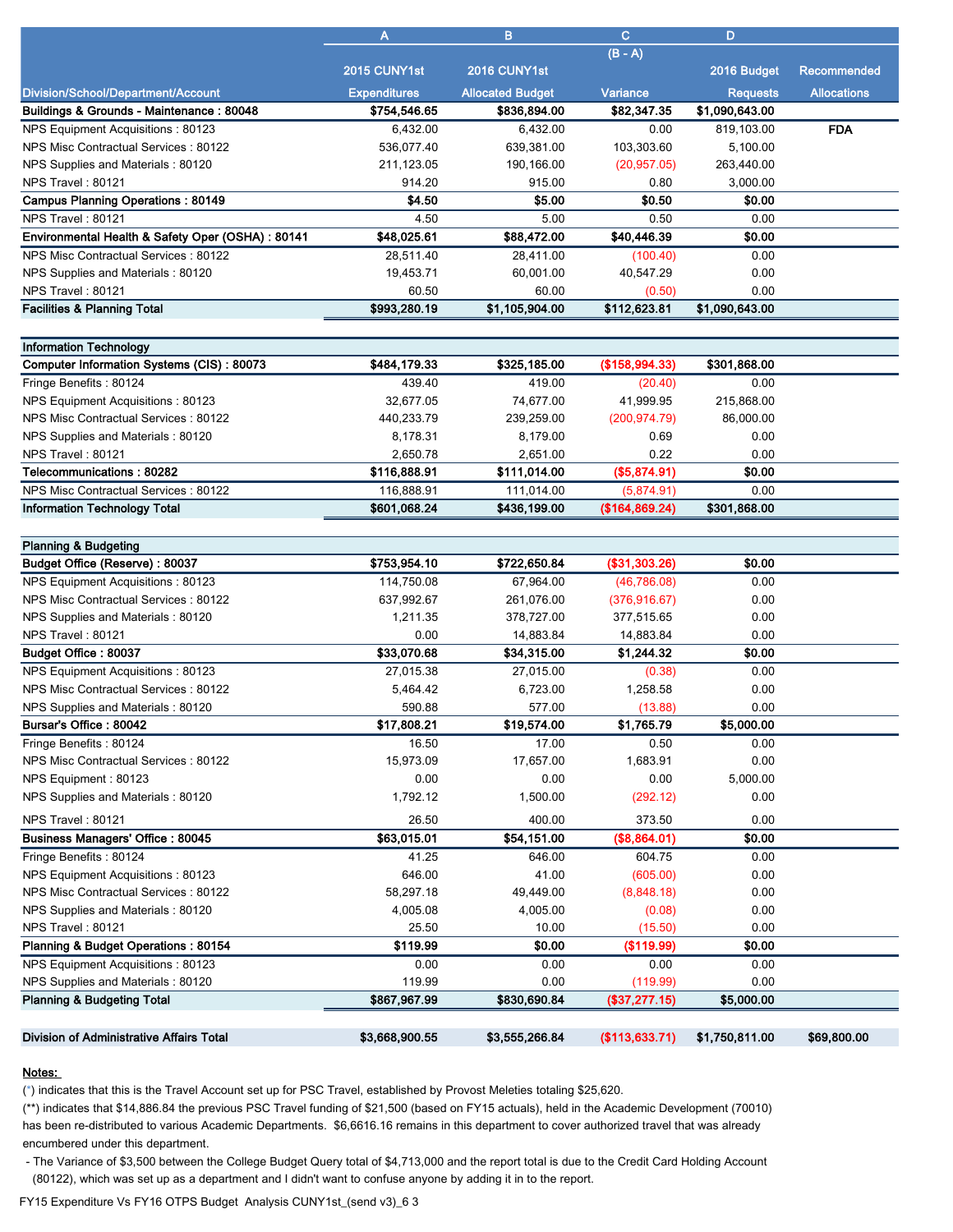|                                             | A                   | B                       | $\mathbf{C}$ | D               |                    |
|---------------------------------------------|---------------------|-------------------------|--------------|-----------------|--------------------|
|                                             |                     |                         | $(B - A)$    |                 |                    |
|                                             | 2015 CUNY1st        | 2016 CUNY1st            |              | 2016 Budget     | <b>Recommended</b> |
| Division/School/Department/Account          | <b>Expenditures</b> | <b>Allocated Budget</b> | Variance     | <b>Requests</b> | <b>Allocations</b> |
|                                             |                     |                         |              |                 |                    |
| <b>Division of Student Development</b>      |                     |                         |              |                 |                    |
|                                             |                     |                         |              |                 |                    |
| <b>SEEK Program</b>                         |                     |                         |              |                 |                    |
| SEEK Program: 65100                         | \$36,334.34         | \$128,899.00            | \$92,564.66  | \$0.00          |                    |
| NPS Equipment Acquisitions: 80123           | 585.99              | 1,470.00                | 884.01       | 0.00            |                    |
| NPS Misc Contractual Services: 80122        | 6,791.54            | 20,429.00               | 13,637.46    | 0.00            |                    |
| NPS Supplies and Materials: 80120           | 23,491.68           | 67,000.00               | 43,508.32    | 0.00            |                    |
| <b>NPS Travel: 80121</b>                    | 5,465.13            | 40,000.00               | 34,534.87    | 0.00            |                    |
| <b>SEEK Program Total</b>                   | \$36,334.34         | \$128,899.00            | \$92,564.66  | \$0.00          |                    |
|                                             |                     |                         |              |                 |                    |
| <b>Student Development Departments</b>      |                     |                         |              |                 |                    |
| Career Services Operations: 75018           | \$0.00              | \$0.00                  | \$0.00       | \$4,300.00      |                    |
| NPS Misc Contractual Services: 80122        | 0.00                | 0.00                    | 0.00         | 2,000.00        |                    |
| NPS Supplies and Materials: 80120           | 0.00                | 0.00                    | 0.00         | 2,000.00        |                    |
| NPS Travel: 80121                           | 0.00                | 0.00                    | 0.00         | 300.00          |                    |
| Child Care Center: 60021                    | \$150,000.00        | \$150,000.00            | \$0.00       | \$0.00          |                    |
| NPS Misc Contractual Services: 80122        | 150,000.00          | 150,000.00              | 0.00         | 0.00            |                    |
| NPS Supplies and Materials: 80120           | 0.00                | 0.00                    | 0.00         | 0.00            |                    |
| Counseling Center: 75022                    | \$497.13            | \$497.00                | (\$0.13)     | \$6,585.00      |                    |
| NPS Equipment Acquisitions: 80123           | 0.00                | 0.00                    | 0.00         | 3,235.00        |                    |
| NPS Misc Contractual Services: 80122        | 0.00                | 260.00                  | 260.00       | 560.00          |                    |
| NPS Supplies and Materials: 80120           | 497.13              | 237.00                  | (260.13)     | 1,000.00        |                    |
| NPS Travel: 80121                           | 0.00                | 0.00                    | 0.00         | 1,790.00        |                    |
| Dean of Student Services: 10393             | \$4,870.36          | \$2,700.00              | (\$2,170.36) | \$0.00          |                    |
| NPS Equipment Acquisitions: 80123           | 1,011.00            | 1,011.00                | 0.00         | 0.00            |                    |
| NPS Misc Contractual Services: 80122        | 254.70              | 115.00                  | (139.70)     | 0.00            |                    |
| NPS Supplies and Materials: 80120           | 3,604.66            | 581.00                  | (3,023.66)   | 0.00            |                    |
| NPS Travel: 80121                           | 0.00                | 993.00                  | 993.00       | 0.00            |                    |
| Health Services (Nurse's Office): 75038     | \$365.71            | \$215.00                | (\$150.71)   | \$5,253.00      |                    |
| NPS Supplies and Materials: 80120           | 365.71              | 215.00                  | (150.71)     | 3,253.00        |                    |
| NPS Travel: 80121                           | 0.00                | 0.00                    | 0.00         | 2,000.00        |                    |
| <b>Student Activities: 75054</b>            | \$2,205.91          | \$2,206.00              | \$0.09       | \$4,000.00      |                    |
| NPS Supplies and Materials: 80120           | 0.00                | 0.00                    | 0.00         | 1,000.00        |                    |
| NPS Travel: 80121                           | 2,205.91            | 2,206.00                | 0.09         | 3,000.00        |                    |
| Students w/ Disabilities (STAR): 75126      | \$5,151.64          | \$20,771.00             | \$15,619.36  | \$0.00          |                    |
| NPS Misc Contractual Services : 80122       | 1,018.51            | 18,900.00               | 17,881.49    | 0.00            | 18,000.00          |
| NPS Supplies and Materials: 80120           | 1,769.61            | 1,000.00                | (769.61)     | 0.00            |                    |
| NPS Travel: 80121                           | 2,363.52            | 871.00                  | (1,492.52)   | 0.00            |                    |
| Testing & Evaluation: 75078                 | \$2,197.07          | \$1,169.00              | (\$1,028.07) | \$0.00          |                    |
| NPS Supplies and Materials: 80120           | 2,197.07            | 1,169.00                | (1,028.07)   | 0.00            |                    |
| VP of Student Development: 75073            | \$14,832.19         | \$13,459.00             | (\$1,373.19) | \$24,000.00     |                    |
| NPS Equipment Acquisitions: 80123           | 8,442.00            | 6,442.00                | (2,000.00)   | 2,000.00        |                    |
| NPS Misc Contractual Services : 80122       | 1,402.91            | 1,403.00                | 0.09         | 6,000.00        |                    |
| NPS Supplies and Materials: 80120           | 4,282.28            | 3,614.00                | (668.28)     | 6,000.00        |                    |
| NPS Travel: 80121                           | 705.00              | 2,000.00                | 1,295.00     | 10,000.00       |                    |
| VP of Student Development (TRIO/SSS): 75073 | \$0.00              | \$0.00                  | \$0.00       | \$2,000.00      |                    |
| NPS Equipment Acquisitions: 80123           | 0.00                | 0.00                    | 0.00         | 2,000.00        |                    |
| VP of Student Development (TRIO/YES): 75073 | \$0.00              | \$0.00                  | \$0.00       | \$1,000.00      |                    |
| NPS Equipment Acquisitions: 80123           | 0.00                | 0.00                    | 0.00         | 1,000.00        |                    |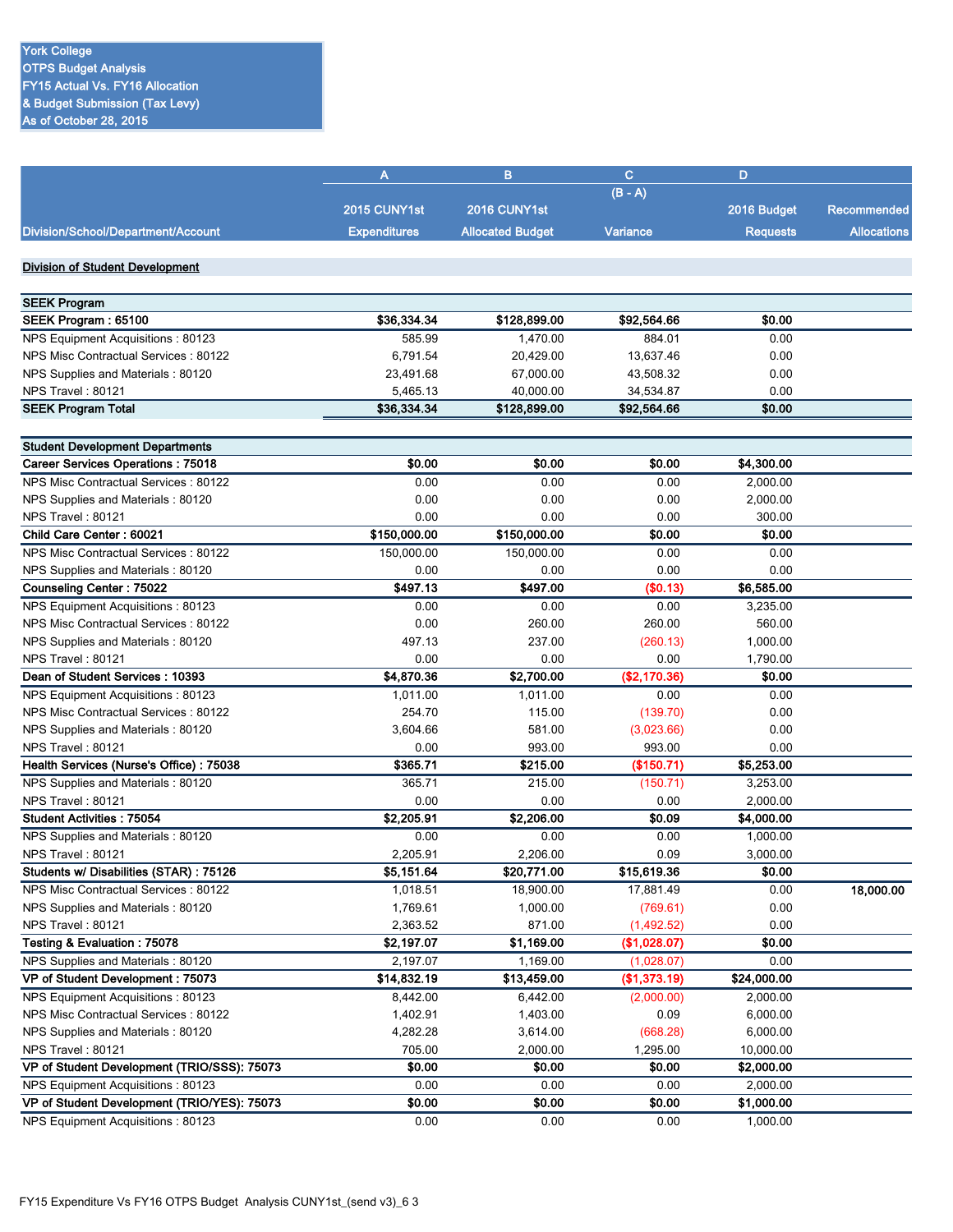|                                              | Α                   | B                       | C.           | D               |                    |
|----------------------------------------------|---------------------|-------------------------|--------------|-----------------|--------------------|
|                                              |                     |                         | $(B - A)$    |                 |                    |
|                                              | 2015 CUNY1st        | 2016 CUNY1st            |              | 2016 Budget     | <b>Recommended</b> |
| Division/School/Department/Account           | <b>Expenditures</b> | <b>Allocated Budget</b> | Variance     | <b>Requests</b> | <b>Allocations</b> |
| Women's Center: 60081                        | \$4,459.12          | \$4,459.00              | (\$0.12)     | \$5,000.00      |                    |
| NPS Misc Contractual Services: 80122         | 1.899.82            | 1.900.00                | 0.18         | 1.000.00        |                    |
| NPS Supplies and Materials: 80120            | 2.559.30            | 2.559.00                | (0.30)       | 2,500.00        |                    |
| NPS Travel: 80121                            | 0.00                | 0.00                    | 0.00         | 1.500.00        |                    |
| <b>Student Development Departments Total</b> | \$184,579.13        | \$195,476.00            | \$10,896.87  | \$52,138.00     | \$25,000.00        |
|                                              |                     |                         |              |                 |                    |
| Division of Student Development Total        | \$220,913.47        | \$324,375.00            | \$103,461.53 | \$52,138.00     | \$43,000.00        |

(\*) indicates that this is the Travel Account set up for PSC Travel, established by Provost Meleties totaling \$25,620.

(\*\*) indicates that \$14,886.84 the previous PSC Travel funding of \$21,500 (based on FY15 actuals), held in the Academic Development (70010) has been re-distributed to various Academic Departments. \$6,6616.16 remains in this department to cover authorized travel that was already encumbered under this department.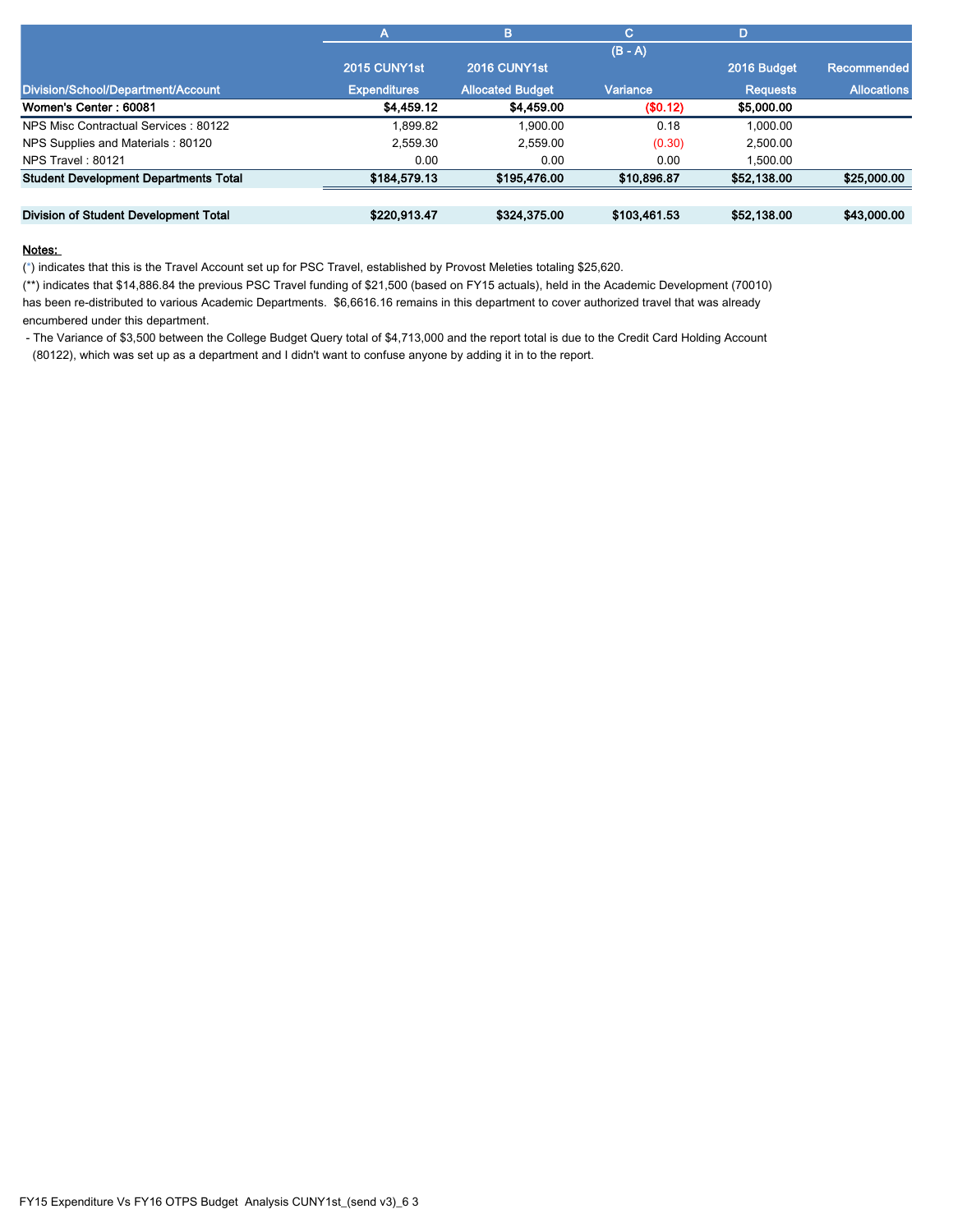### York College OTPS Budget Analysis FY15 Actual Vs. FY16 Allocation & Budget Submission (Tax Levy) As of October 28, 2015

|                                              | Α                   | B                       | C.            | D               |                    |
|----------------------------------------------|---------------------|-------------------------|---------------|-----------------|--------------------|
|                                              |                     |                         | $(B - A)$     |                 |                    |
|                                              | 2015 CUNY1st        | 2016 CUNY1st            |               | 2016 Budget     | <b>Recommended</b> |
| Division/School/Department/Account           | <b>Expenditures</b> | <b>Allocated Budget</b> | Variance      | <b>Requests</b> | <b>Allocations</b> |
| Division of Institutional Advancement        |                     |                         |               |                 |                    |
| <b>Institutional Advancement Departments</b> |                     |                         |               |                 |                    |
| Developmental & Alumni Affairs: 80011        | \$28,536.04         | \$15,432.00             | (\$13,104.04) | \$0.00          |                    |
| NPS Misc Contractual Services: 80122         | 28,536.04           | 15,432.00               | (13, 104.04)  | 0.00            |                    |
| Institutional Advancement: 80181             | \$5,880.45          | \$8,690.00              | \$2,809.55    | \$76,000.00     |                    |
| NPS Equipment Acquisitions: 80123            | 0.00                | 0.00                    | 0.00          | 6.000.00        | 6,000.00           |
| Fringe Benefits: 80124                       | 19.50               | 0.00                    | (19.50)       | 0.00            |                    |
| NPS Misc Contractual Services: 80122         | 4,615.20            | 7,690.00                | 3,074.80      | 45,000.00       |                    |
| NPS Supplies and Materials: 80120            | 1,245.75            | 1,000.00                | (245.75)      | 25,000.00       | 15,000.00          |
| Publications Office: 80263                   | \$0.00              | \$10,270.00             | \$10,270.00   | \$0.00          |                    |
|                                              |                     |                         |               |                 |                    |

| Developmental & Alumni Affairs : 80011      | \$28,536.04 | \$15,432.00 | (\$13,104.04) | \$0.00      |             |
|---------------------------------------------|-------------|-------------|---------------|-------------|-------------|
| NPS Misc Contractual Services: 80122        | 28.536.04   | 15,432.00   | (13, 104.04)  | 0.00        |             |
| Institutional Advancement : 80181           | \$5,880.45  | \$8,690.00  | \$2,809.55    | \$76,000.00 |             |
| NPS Equipment Acquisitions: 80123           | 0.00        | 0.00        | 0.00          | 6.000.00    | 6.000.00    |
| Fringe Benefits: 80124                      | 19.50       | 0.00        | (19.50)       | 0.00        |             |
| NPS Misc Contractual Services: 80122        | 4.615.20    | 7,690.00    | 3.074.80      | 45,000.00   |             |
| NPS Supplies and Materials: 80120           | 1.245.75    | 1.000.00    | (245.75)      | 25,000.00   | 15,000.00   |
| Publications Office : 80263                 | \$0.00      | \$10,270.00 | \$10,270.00   | \$0.00      |             |
| NPS Misc Contractual Services: 80122        | 0.00        | 10.270.00   | 10.270.00     | 0.00        |             |
| Institutional Advancement Departments Total | \$34,416.49 | \$34,392.00 | (S24.49)      | \$76,000.00 |             |
|                                             |             |             |               |             |             |
| Division of Institutional Advancement Total | \$34,416.49 | \$34,392.00 | (S24.49)      | \$76,000.00 | \$21,000.00 |

#### Notes:

(\*) indicates that this is the Travel Account set up for PSC Travel, established by Provost Meleties totaling \$25,620.

(\*\*) indicates that \$14,886.84 the previous PSC Travel funding of \$21,500 (based on FY15 actuals), held in the Academic Development (70010) has been re-distributed to various Academic Departments. \$6,6616.16 remains in this department to cover authorized travel that was already encumbered under this department.